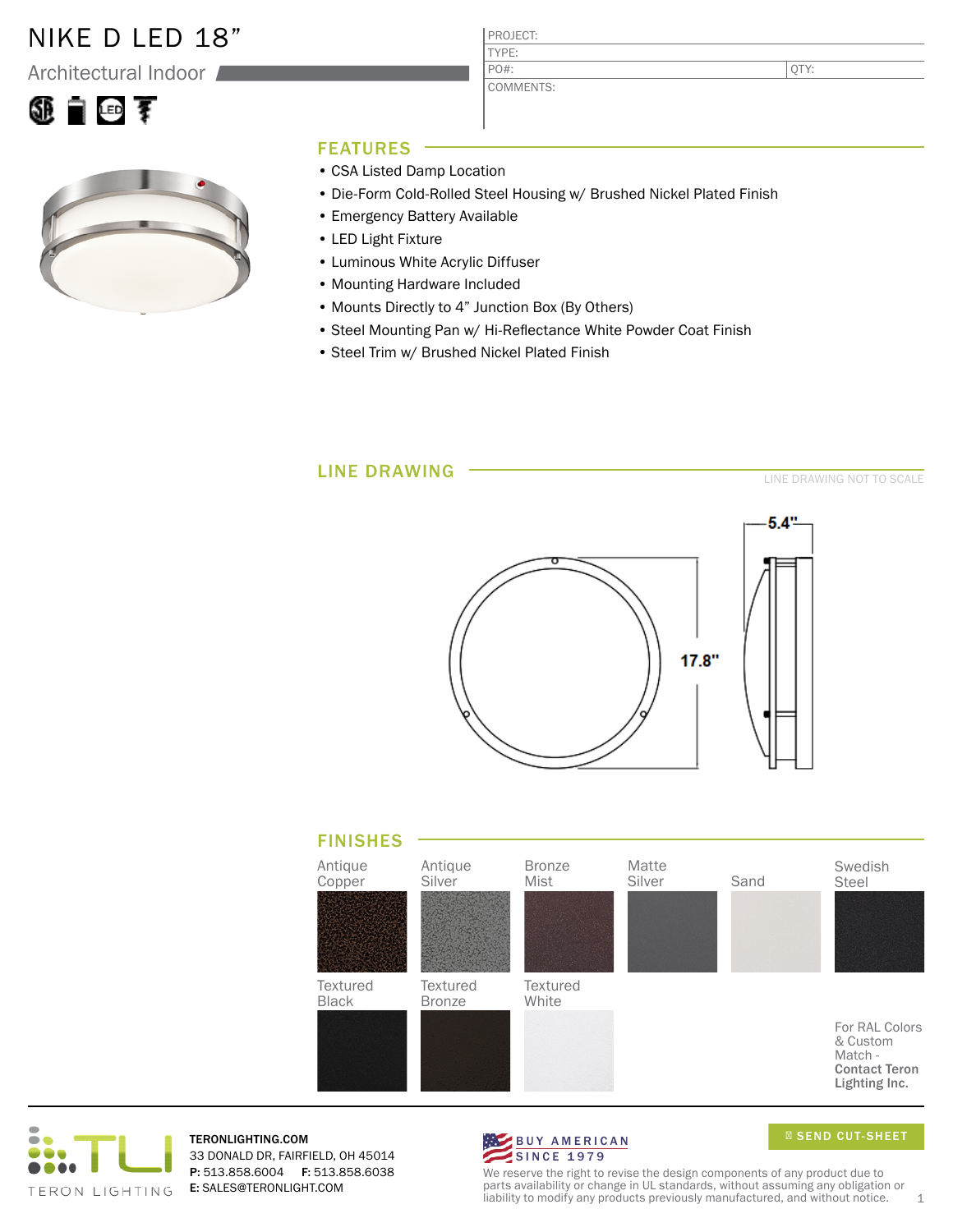## NIKE D LED 18"

Architectural Indoor

## ④■回す

#### PROJECT: TYPE:

PO#:  $|\text{QTY:}|$ 

COMMENTS:

| Fixture Core        |  |
|---------------------|--|
| <b>DOADHAT CADE</b> |  |

| <b>PRODUCT CODE</b>       | <b>TRIM</b>                                     | SOURCE/WATTAGE                               | <b>DIMMING DRIVER</b> |
|---------------------------|-------------------------------------------------|----------------------------------------------|-----------------------|
| <b>NED18</b> - Nike D 18" | $L21.0 - 21W$<br>$L24.0 - 24W$<br>$L28.0 - 28W$ | <b>120V</b><br><b>277V</b><br>$(50 / 60$ Hz) | 0-10V Dimming         |
| ORDER INFO                |                                                 |                                              |                       |
|                           |                                                 |                                              |                       |
| NED18                     | L20.5-ZE700                                     | 120V                                         | Not Applicable        |

Example ^

Aesthetics & Options

| <b>VOLTAGE</b>           | <b>FINISH</b>                                                                                                                                                                                                                                                                                                    | <b>COLOR TEMP</b>                                                                                           | <b>OPTIONS</b>                                 |
|--------------------------|------------------------------------------------------------------------------------------------------------------------------------------------------------------------------------------------------------------------------------------------------------------------------------------------------------------|-------------------------------------------------------------------------------------------------------------|------------------------------------------------|
| <b>Not</b><br>Applicable | <b>AC</b> - Antique Copper<br><b>TB</b> - Textured<br>Black<br><b>AS</b> - Antique Silver<br><b>BZ</b> - Textured<br><b>BT</b> - Bronze Mist<br>Bronze<br><b>BN</b> - Brushed Nickel<br><b>TW</b> - Textured<br>(Standard)<br>White<br><b>SM</b> - Matte Silver<br><b>SN</b> - Sand<br><b>SW</b> - Swedish Steel | 30K - 3000K Color Temp<br>35K - 3500K Color Temp<br><b>40K - 4000K Color Temp</b><br>50K - 5000K Color Temp | EB5-5W Emergency Integral<br><b>LED Driver</b> |
| ORDER INFO               |                                                                                                                                                                                                                                                                                                                  |                                                                                                             |                                                |
|                          |                                                                                                                                                                                                                                                                                                                  |                                                                                                             |                                                |
| Not Applicable           | BN                                                                                                                                                                                                                                                                                                               | 30K                                                                                                         | EB5                                            |

Example ^

| <b>PROD</b> | <b>SOURCE</b> | <b>30K SPECS</b>                                                                                   |  |  |
|-------------|---------------|----------------------------------------------------------------------------------------------------|--|--|
| NED18       | L20.5         | $\cdot$ 80 CRI<br>• 1861 Delivered<br><b>LED Lumens</b><br>• 77.4 Delivered LED<br>Lumens Per Watt |  |  |
|             | L24.0         | $\cdot$ 80 CRI<br>• 3000 LED<br>Source Lumens<br>• 125 LED Source<br>Lumens Per Watt               |  |  |
|             |               |                                                                                                    |  |  |

| REPLACEMENT PART           | <b>PART NO</b> | <b>NOTES</b>                                                                        |
|----------------------------|----------------|-------------------------------------------------------------------------------------|
| 18" White Acrylic Diffuser | 3049760        |                                                                                     |
|                            |                | Don't see the configuration you are looking for?<br>Call us today at (513) 858-6004 |



33 DONALD DR, FAIRFIELD, OH 45014 P: 513.858.6004 F: 513.858.6038 E: SALES@TERONLIGHT.COM



SEND CUT-SHEET

We reserve the right to revise the design components of any product due to parts availability or change in UL standards, without assuming any obligation or liability to modify any products previously manufactured, and without notice. 2